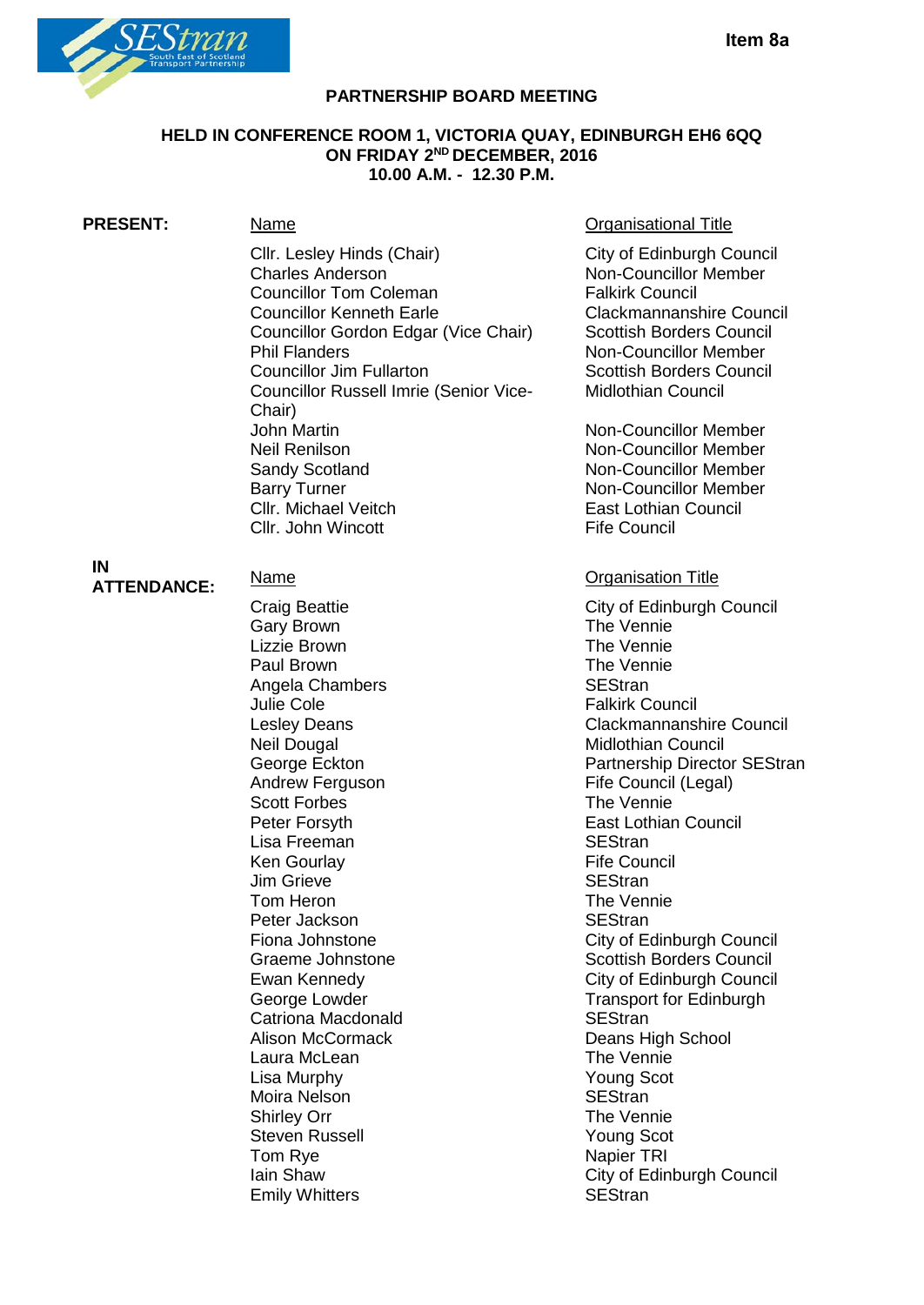#### **APOLOGIES FOR ABSENCE:** Name Name Critical Title

Cllr. Ian Chisholm Cllr. Derek Rosie Midlothian Council Cllr. Bill Henderson Graeme Malcolm<br>John Jack

Cllr. Derek Stewart Clackmannanshire Council<br>Cllr. Nick Gardner Clackmannanshire Council Cllr. Nick Gardner City of Edinburgh Council<br>Cllr. Nick Cook City of Edinburgh Council City of Edinburgh Council<br>Fife Council **Cllr. Tony Boyle West Lothian Council** City of Edinburgh West Lothian John Jack Non-Councillor Member<br>Graham Bell Graham Non-Councillor Member Non-Councillor Member

# **ORDER OF BUSINESS**

The Chair confirmed that the Order of Business was as per the agenda.

# **DECLARATIONS OF INTERESTS**

None.

# **A4 PRESENTATION/REPORT ON YOUNG SCOT X-ROUTE**

The Board considered a report by Moira Nelson, Active Travel Strategic Development Officer providing members with background information on the SEStran X-Route Study, and welcomed members of the Vennie Club in Livingston, one of the four groups of young people who participated in the project.

#### **Decision**

The Board noted the presentation and the final report and thanked the Vennie Club members for their contribution to the presentation.

#### **A5. MODEL 3 SESTRAN PROGRESS REPORT**

The Board considered a report by George Eckton, Partnership Director and Andrew Ferguson, Secretary, updating members on the progress with "Model 3".

#### **Decision**

The Board:-

- noted the presentation from Professor Rye and the terms of his final report on Passenger Transport Authorities;
- noted that all 8 constituent councils would be formally consulted on the proposal of SESTRAN to change to a "Model 3" authority by means of an order under section 10 of the Transport (Scotland) Act 2005, ("the Act") and, specifically, in terms of section 10(6), what the order will do;
- agreed the functions outlined in paragraphs 3.3-3.4 should be the basis of the consultation order;
- agreed to consult the constituent authorities on possibilities for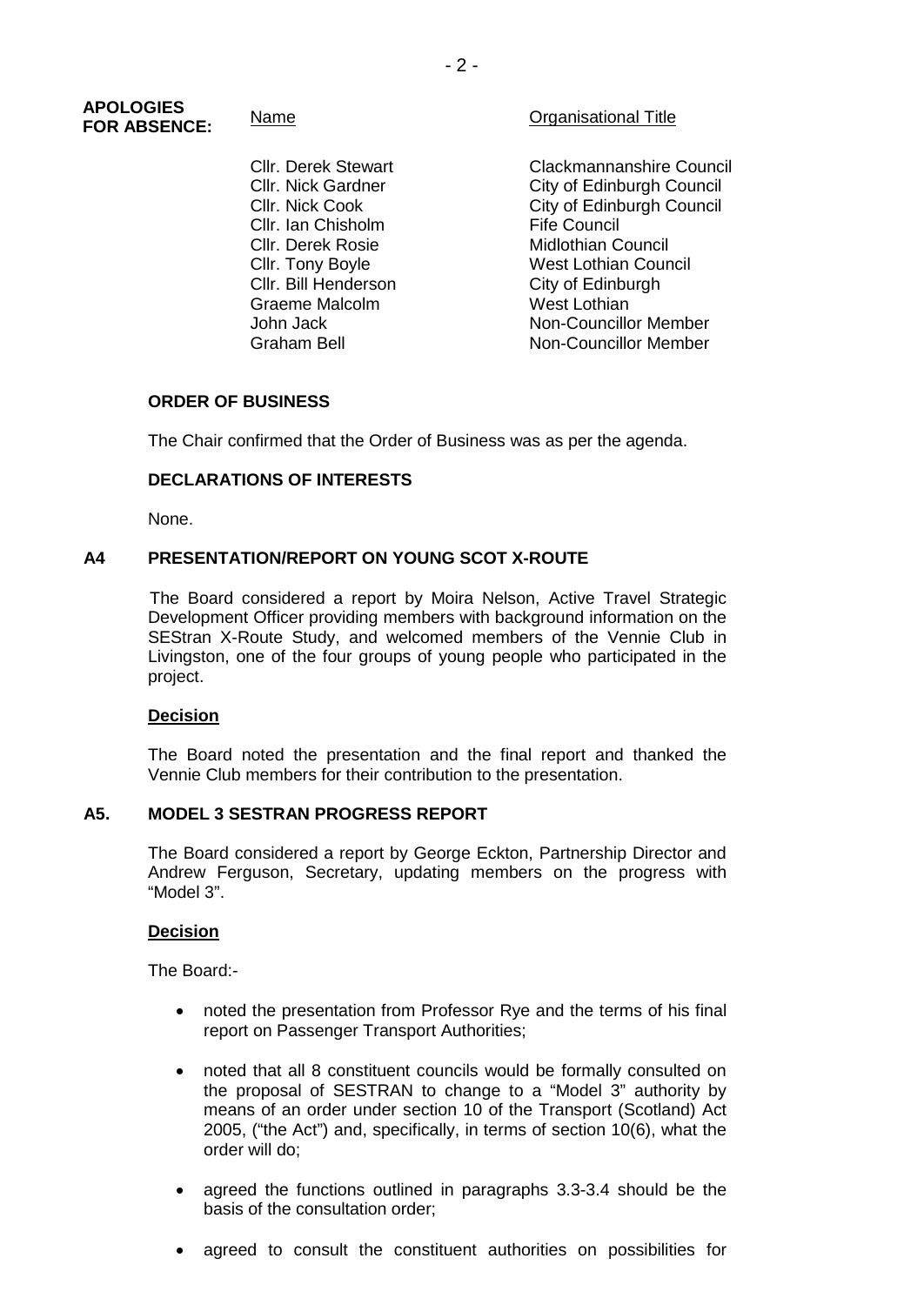collaboration or sharing of services under section 14 of the Act around wider network management as outlined within paragraph 3.5 of the report;

- agreed, following the consultation, to receive a paper for the  $2<sup>nd</sup>$ March, 2017 Board meeting to enable consideration and a decision on the proposal for SESTRAN to move to a Model 3 authority and subsequent request for consent from Scottish Ministers to support an order under section 10;
- noted that a Stage 2 consultation process would be required to change SEStran from Model 1 to a Model 3 partnership in terms of the Act;
- agreed that Stage 1 of the consultation process should begin after the meeting and that if required a special Board meeting should be convened in early 2017.

# **A6. MINUTES**

The following minutes were approved:-

- A6.a Partnership Board Meeting  $23<sup>rd</sup>$  September, 2016; the Board agreed that no further Vice-Chair be appointed at this time;
- A6.b Performance & Audit Committee 18<sup>th</sup> November, 2016
- A6 c .- Regional Transport Partnerships Joint Chairs Meeting 14th September. 2016

# **A7 FINANCIAL REPORTS**

(a) Financial Planning 2017/18

The Board considered a report by Iain Shaw, presenting details of the financial planning being undertaken to present a revenue budget for 2017/18 to the Partnership for approval in March, 2017

#### **Decision**

The Board:-

- noted the financial planning assumptions currently being progressed for 2017/18 revenue budget;
- noted the risk that Scottish Government funding allocations to RTP's may be reduced, given the uncertainty around the Scottish Government Budget for 2017/18; and
- noted the revenue budget for 2017/18 will be presented to Members for approval at the meeting of the Partnership in March, 2017.

#### (b) Finance Officer's Report 2016/17

The Board considered a report by the Treasurer presenting the second update on financial performance of the core revenue budget of the Partnership for 2016/17, in accordance with the Financial Regulations of the Partnership. **Decision**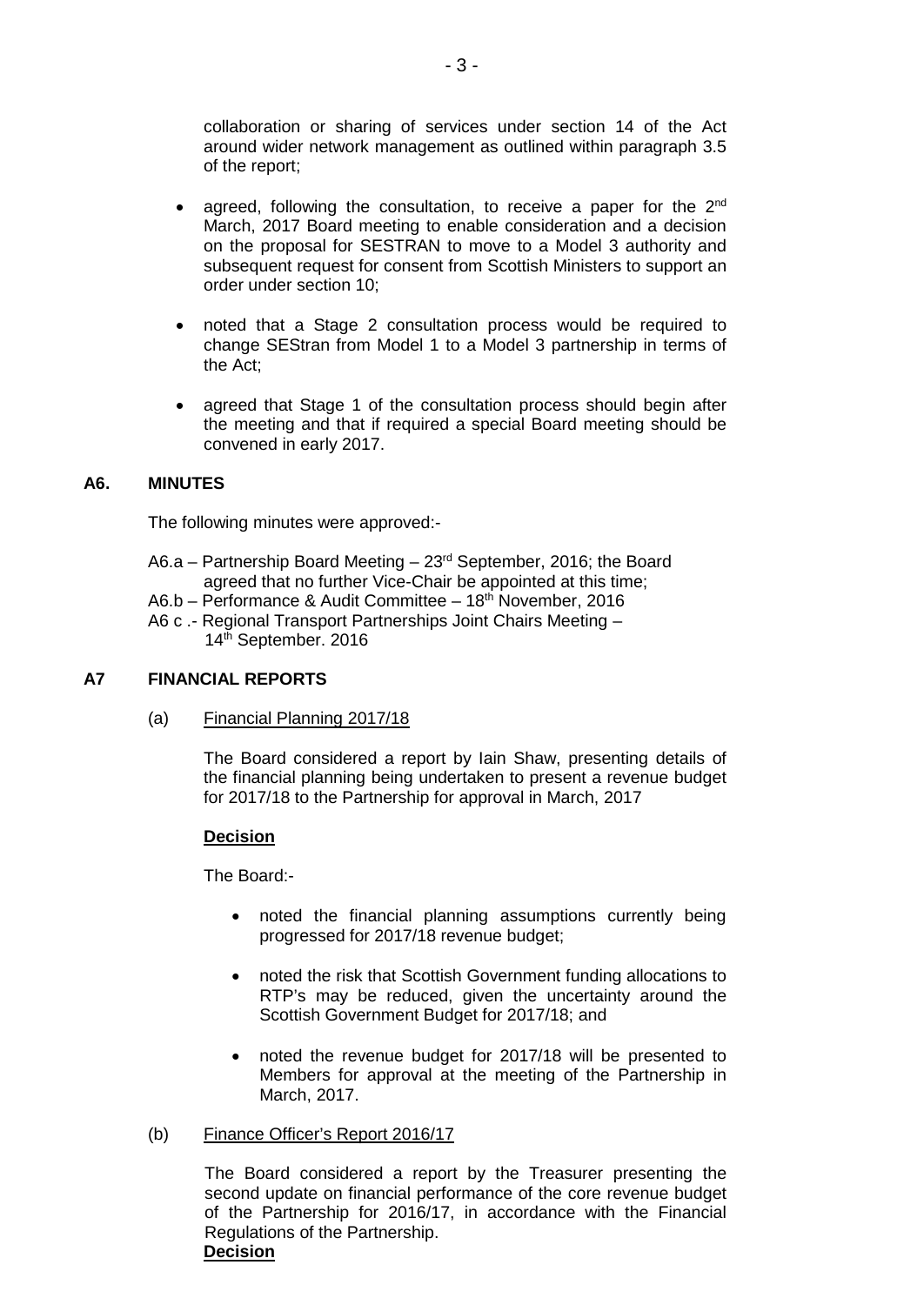The Board noted:-

- the forecast that core expenditure in 2016/17 will under spend by £56,000 against the approved revenue budget of the Partnership and that this underspend will meet project costs in 2016/17;
- All income and expenditure will continue to be monitored closely with updates report to each partnership meeting; and
- The month end balance of indebtedness between the Partnership and City of Edinburgh Council and the reason for these balances identified at paragraph 2.7.
- (c) Treasury Management Mid Term Review

The Board considered the report by the Treasurer, Hugh Dunn presenting the investment activity undertaken on behalf of the Partnership during the first half of 2016/17 Financial Year.

# **Decision**

The Board noted the investment activity undertaken on behalf of the Partnership.

#### *Neil Renilson left the meeting at this point* **A8 REVIEW OF GOVERNANCE DOCUMENTS**

The Committee considered a report by Andrew Ferguson, Secretary and Legal Adviser, advising the Board of the conclusions of the recent review of governance documents as regards standing orders and scheme of delegation, and recommend a change to standing orders as regards the Performance and Audit Committee's remit and membership, as recommended by them at their meeting on 18<sup>th</sup> November.

# **Decision**

The Board approved:-

- (i) that the committee's membership be expanded to include a further two non-councillor members;
- (ii) that the committee's quorum be four, with a minimum of two Councillor members;
- (iii) all policy matters should continue to be decided by the Board; and
- (iv) that Councillor members should be allowed one nominated substitute per authority for the Committee.

# **A9 REVIEW OF FORUMS**

The Board considered a report by George Eckton, Partnership Director, regarding the proposals for change of structure of SEStran's consultative forums.

#### **Decision**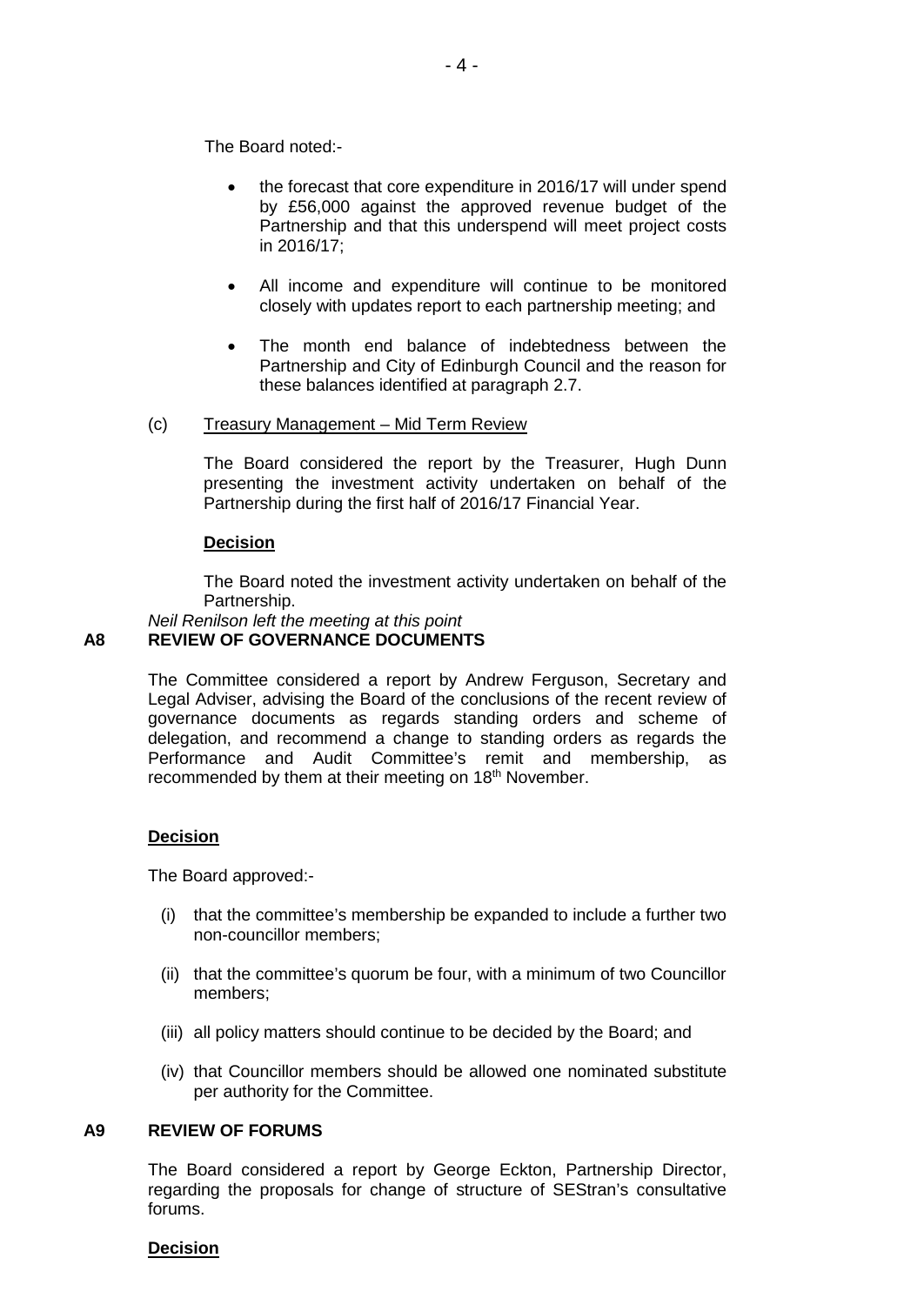The Board agreed to defer a final decision on the structural changes to the forums until the March Board, with Members being asked to come forward with constructive suggestions as to how the Forums could be made as productive as possible.

#### **A10 REGIONAL TRANSPORT STRATEGY UPDATE**

The Board considered a report by George Eckton, Partnership Director and Lisa Freeman, Strategy Liaison Officer, providing the Board with an update on the renewal of the RTS and a proposal for a period of reflection on major issues and trends before committing to a Main Issues Report given the current legislative and policy developments scheduled to occur in the next few months.

#### **Decision**

The Board:-

- (a) noted the report: and
- (b) agreed to a period of reflection and continuing research on key issues on creating the new RTS, in light of the current legislation and policy position.

#### **A11. EDINBURGH AIRPORT MASTER PLAN**

The Board considered a report by Lisa Freeman, Strategy and Projects Officer regarding 'The future of Air Transport' requiring all UK airports to produce an airport master plan on how they propose to develop airport facilities.

#### **Decision**

The Board:-

- (i) approved a mandate for the Chair to respond to the consultation on behalf of SEStran; and
- (ii) invited members to provide additional comments to SEStran by  $9<sup>th</sup>$ December, 2016.

# **A12. SESTRAN EQUALITY OUTCOMES 2017 - 2021**

The Board considered a report by Emily Whitters and Angela Chambers, SEStran, regarding the requirement for SEStran as a listed public body under the Equality Act 2010 and the Equality Act 2012 (Scotland) Specific Duties Regulations to publish a set of Equality Outcomes covering the period April, 2017 – March 2021.

# **Decision**

The Board:-

- (a) noted the review of the 2013 2017 Equality outcomes and on the development of the two new outcomes; and
- (b) Approved a 4-6 week consultation period on the Equality Outcomes.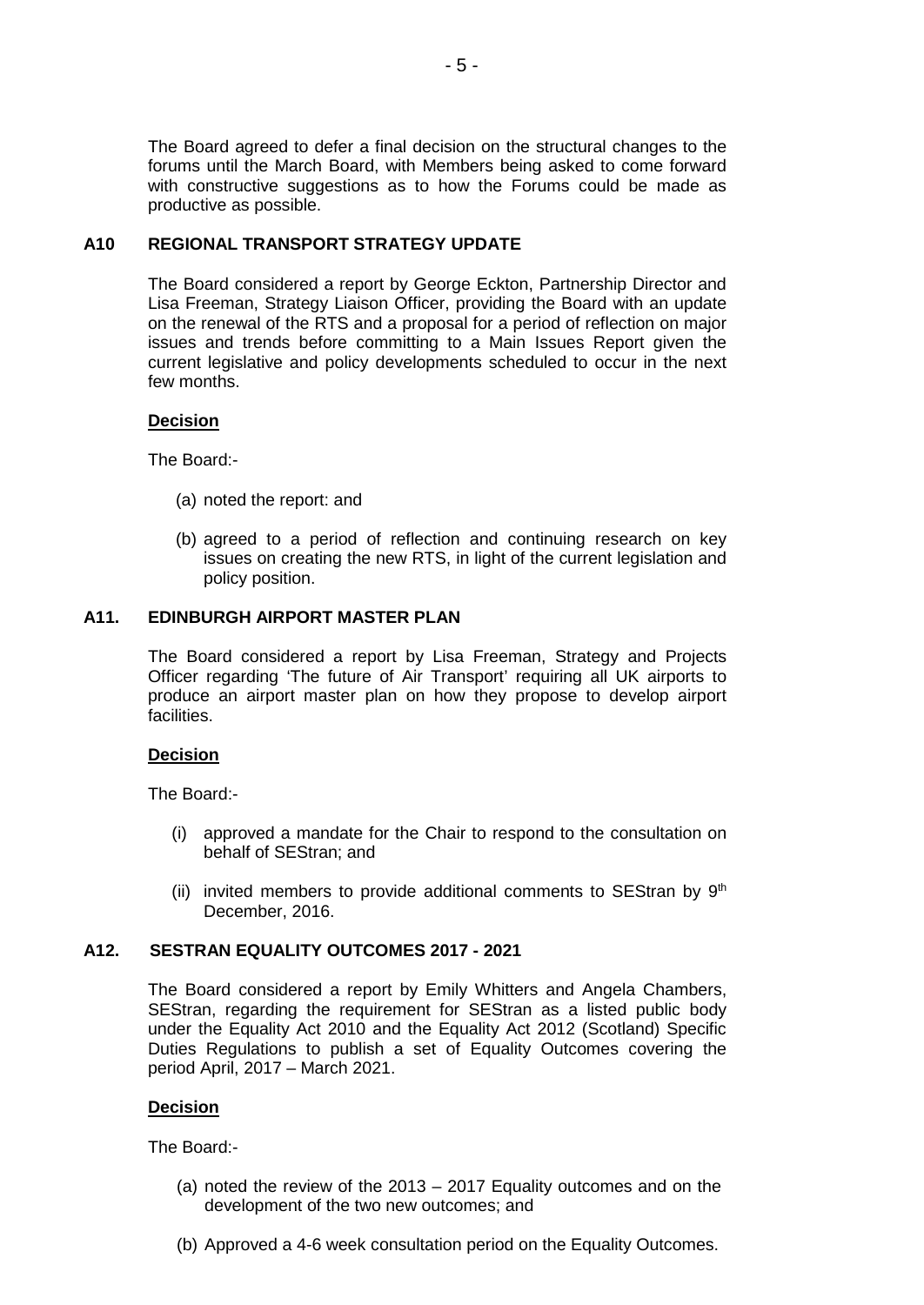# **A13. RECORDS MANAGEMENT**

The Board considered a report by Angela Chambers, Business Manager, SEStran presenting the Board with the SEStran's Records Management Framework, which is subject to assessment by The Keeper of the Records of Scotland.

# **Decision**

The Board:-

- i. approved the Records Management Plan for submission to the Keeper of the Records and delegate authority to the Legal Adviser and Business Manager to implement any recommended changes if required;
- ii. approved the information Security policy, Records Management Policy and Guidance for immediate implementation;
- iii. noted that further work will be undertaken to develop a Business Classification scheme and Retention schedule in parallel with the IT upgrades and approved a mandate to allow the Business Manager to implement a range of supporting continuous improvement procedures;
- iv. noted the Records Management Plan will be submitted to the Keeper of the Records for approval by 31<sup>st</sup> January, 2017; and
- v. noted that The Keeper of the Records Assessment Report will be tabled to a future meeting of the Performance and Audit Committee.

# **A14. UPDATES ON RTS DELIVERY PLAN, CITY DEAL, PROJECTS AND EU EXIT**

The Board noted a brief report on the progress of each of the above topics.

# **Decision**

The Board:-

- (i) noted the contents of the report; and
- (ii) approved the grant of value £25000 to Edinburgh College, for the continuation of the Electric Vehicle Project.

# **A15 DATES OF FUTURE MEETINGS**

The Board considered a report by Angela Chambers, Business Manager, SEStran, outlining the proposed calendar of SEStran Partnership Board, Performance and Audit Committee and Chief Officer Liaison Groups meetings for 2017.

# **Decision**

The Board:-